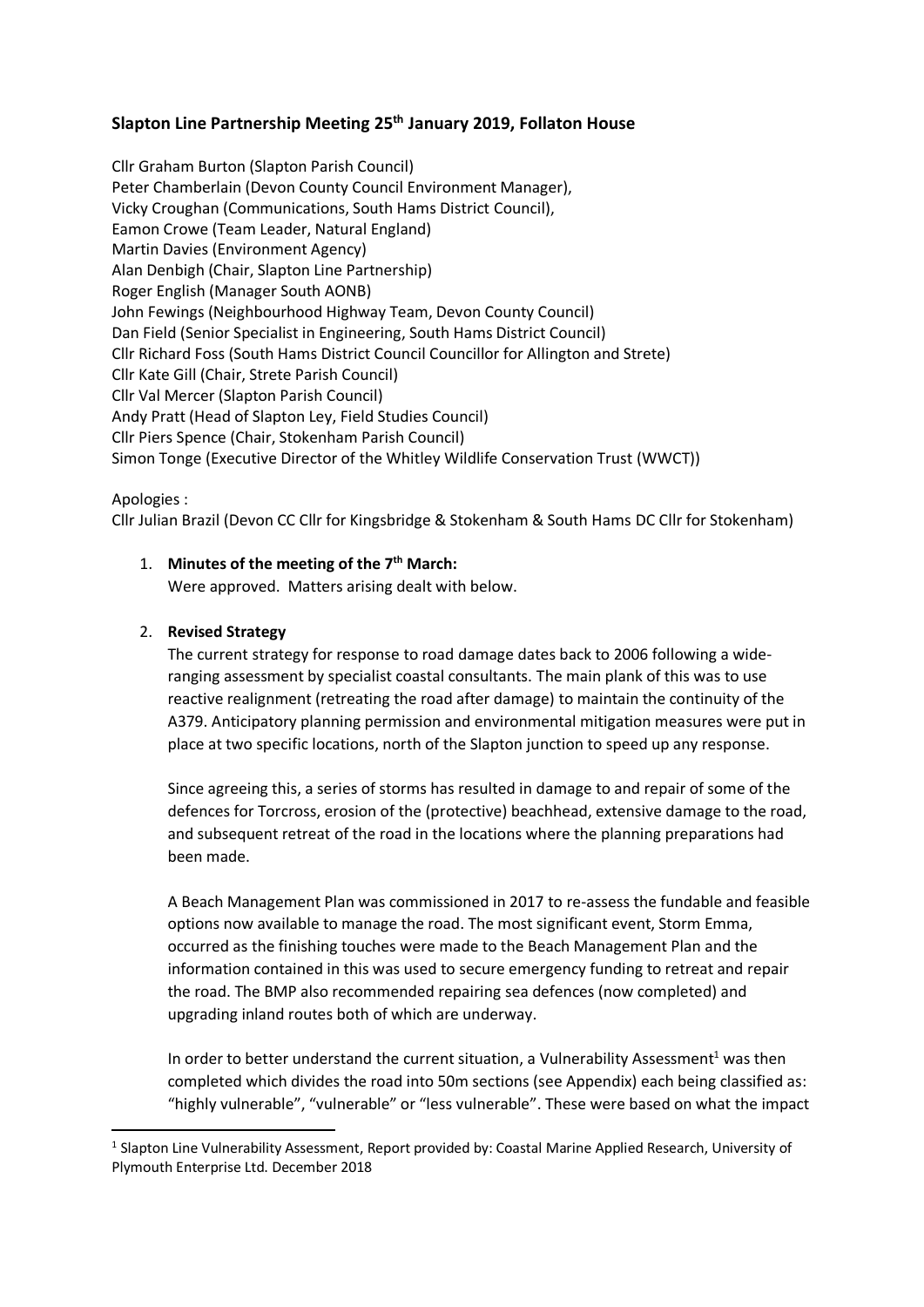of an indicative storm of the nature and magnitude of Storm Emma, an easterly storm, (like those of 2001 which resulted in the previous retreat) which caused maximum beachhead recession of 10.5m. This classification was primarily based upon assessing the available landward space to potentially retreat the road, and the beachhead buffer seaward of the road. It showed that of the 67 landward retreat points, 46 were classified as either vulnerable or highly vulnerable.

Alan Denbigh presented a draft strategy proposal to the meeting which drew on the above information, splitting the line into three sections north and south of Sands Lane (to Slapton) plus a middle section around the central car park, with recommendations made for each.

In considering the options the meeting took into account a number of points:

- There is limited space in which to retreat (68% having just '2 storms width' buffer gained by retreat).
- Limitations within one section will potentially impact that whole section's viability each is only as good or only as good as the weakest link for which there are many spread across the whole line. Scenario testing needed to both support this decision, and be clear on where money would be spent, and also provide a clear exit strategy.
- Engineering considerations (eg run-in and run-out of retreated sections)
- Principle funding will to be sought through the Environment Agencies Flood Defence Grant in Aid (FDGiA) **which cannot be applied to proactive realignment**. The reason being that it will be difficult to prove exactly where the next section of road will fail and therefore justify value for money. Furthermore, damage leading to eventual permanent closure of a section of the road - a likely future scenario, may also result in a reduction in the amount of overall funding available.
- Making Torcross more resilient was seen as a priority including considering the potential impact on car parking here and the need to consider longer term orientation of defences around the north of Torcross. The meeting suggested re-defining the sections according to the relevant strategies so perhaps the middle and southern section could be joined together, and considering Torcross as a separate section.
- As the road will ultimately fail, planning now should take into account the long term future and any need for further flood defences to Torcross.
- Ecological considerations (including locations of notified species) and the compromises already made.

The meeting agreed that the conclusion was, that with the latest retreat, there is now insufficient room to retreat the road any further and this should be the clear unambiguous approach adopted for the entire line. Hence the strategy should be to abandon managed retreat, but to consider the following mitigation:

- Ongoing routine management and remedial measures whilst the road can be maintained in a safe condition following damage, including consideration of reducing to single track working where this is feasible.
- Existing sea wall and rock armour defences should be maintained.
- Scenario plans should include short, medium and long-term visions including for the likelihood: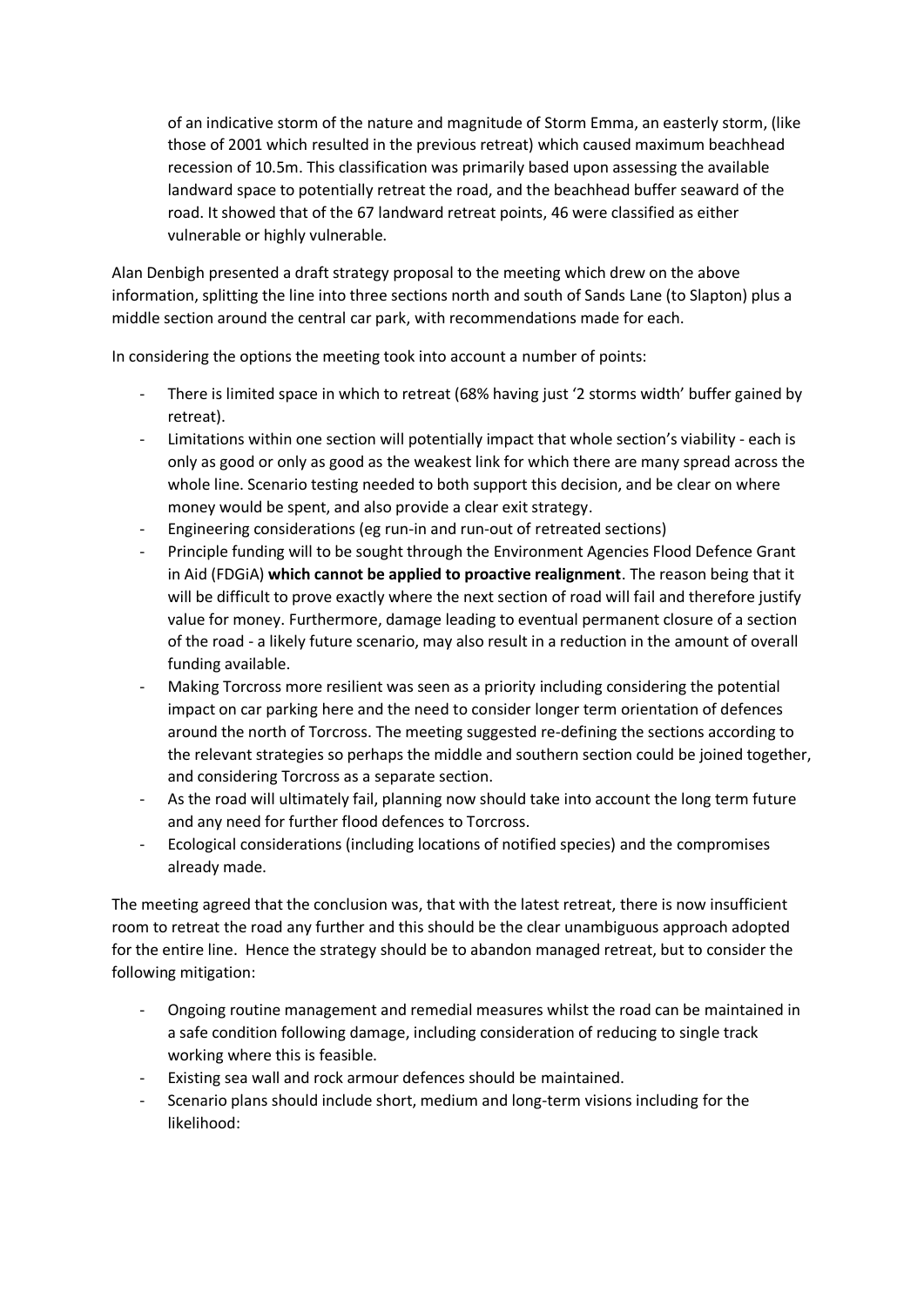- o That of the two sections north or south of Sands Rd, one is likely to fail before the other and we should consider the knock-on effects on local traffic flows, car parks and signage.
- $\circ$  Should include a policy for car parking options, bearing in mind impacts on each of the car parks through closures and with particular focus on Torcross (whether car parking here should be extended). It was acknowledged that the memorial car park would continue to diminish and would need to be closed, a decision for which would need to be made by SHDC and would be safety rather than financially driven
- Ensuring that the inland routes are improved in order to reduce impact for local journeys

In developing the plans there is a clear need to consult local residents and produce communications including short medium and long term outline plans.

The discussion included consideration that further damage to the line would need consideration giving to the long term impact on the defences at the north end of Torcross and car parking and that this should ultimately take priority over the road.

The revised approach has implications for the Shoreline Management Plan – in that the new policy for the road becomes No Active Intervention and that the boundary of Torcross has to move north. It will also need to be taken to the Coastal Authorities Group and will influence the Coastal Change Management Area – which restricts development plans.

## **Action:**

- Next steps for strategy, revise and circulate to Partnership using a telephone conference to agree the final version. Share with MP followed by public consultation ideally by the end of May. (**PC, AD, DF** to start this off)
- A statement was agreed to be shared with parish councils (Vicky Croughan) : *The Slapton Line Partnership, is developing a draft policy agreement, yet to be formalised, on the future of the Slapton Line. Once formalised, this information will be shared with the public during consultations later in the year.*
- Graham Burton and John Fewings to meet to discuss the options around the memorial car park.
- Set up public consultation by end of May
- Further actions would be triggered by this process.
- Andy Pratt requested that the FSC should be involved in the planning process of taking the strategy forward.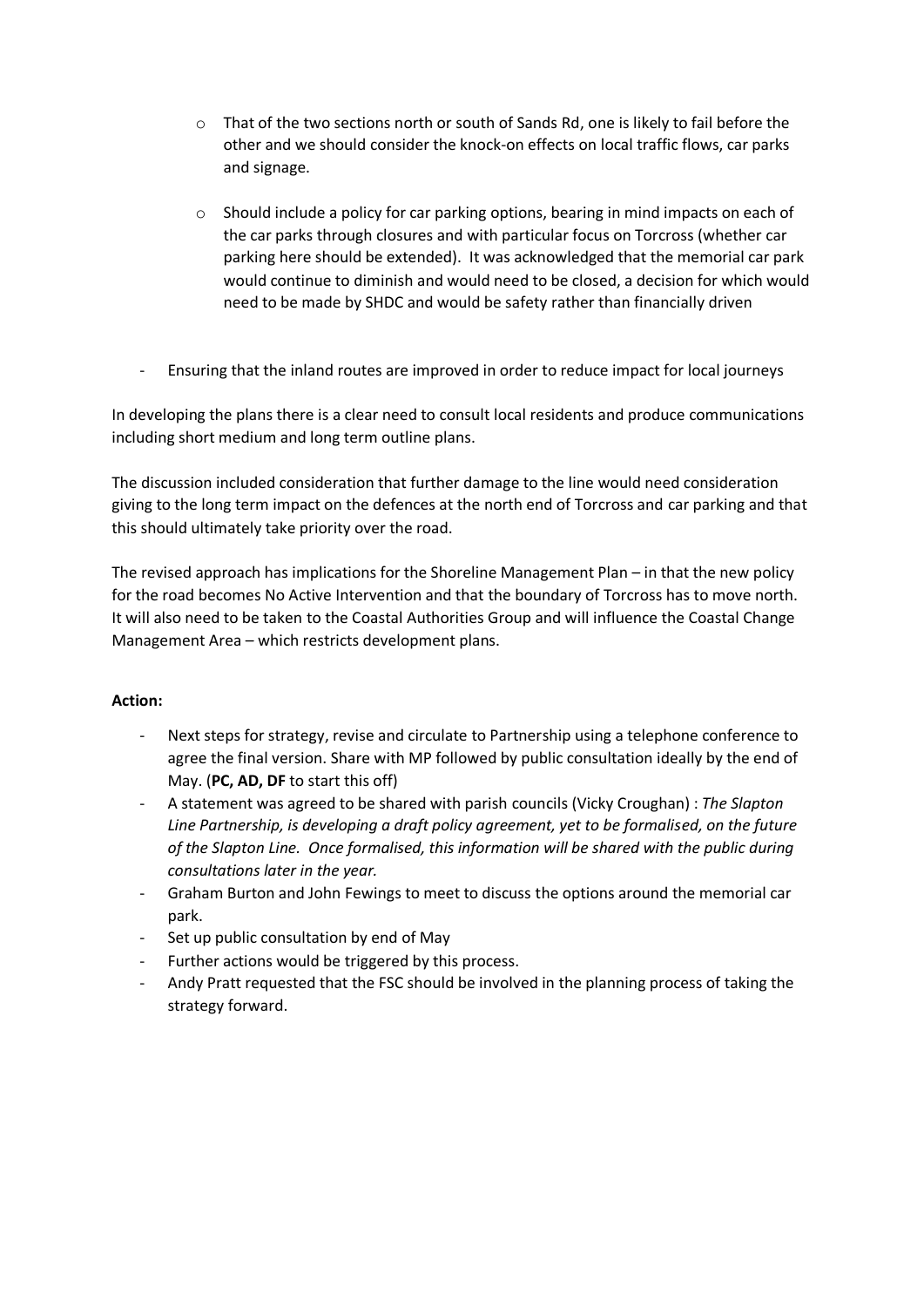## **3. Memorial Re-Siting**

Graham Burton presented Slapton Parish Council's proposal for moving the memorial in the middle car park which is now threatened by erosion to a location on a wide verge (owned by Devon CC) higher up on Sands Rd on the (see box). There is the potential for temporary car parking provided by the landowner during summer months.

The height of the monument would make it likely to need planning permission and Roger English considered that it has some potential negative impact on the landscape (eg glint and glare from parked cars).



An alternative proposal from Strete PC was

put forward by Kate Gill to site the memorial in the site adjacent to Strete Gate carpark (site of the former Strete Manor Hotel) on land now owned by the WWCT. The meeting, keen to progress with moving the monument, selected the Slapton proposal by a clear majority.

Peter Chamberlain agreed for DCC to provide engineering design, dismantle and move the monument asking colleagues to provide liaison. Roger English asked for a landscape design.

It was agreed that a realistic target complete was September (and prior to next winter).

Action : Peter Chamberlain and John Fewings to initiate engineering design.

## **4. Inland Routes**

John Fewings announced that the alternative one-way signage system was being abandoned as not everyone adhered to it undermining its effectiveness. It was more realistic to assume that people will work out which routes work best for themselves.

He said that it should be noted that the inland route would never be up to the same standard as the A379, it would only ever be a minor route, but the works would improve flow. The proposed work would invest £200k into improving passing bays – reinforcing these and improving the 'unofficial' ones. A further £400k would be invested in other engineering works including junctions.

**Action**: The meeting was happy that this plan proceeded.

Graham Burton added that he had had a useful meeting with John Fewings to discuss the Slapton traffic survey with residents – which seeks suggestions to investigate options such as an informal one-way system within Slapton and installing warning signs for commercial vehicles.

# **5. Concluding the BMP**

It was noted that the BMP had performed a useful function in identifying potential funding and recommending 4 of the 5 measures that have or are being enacted (reactive realignment, rock revetment repairs, sea wall repairs, inland route improvements). It would be useful to complete the technical summary by updating it with the most recent storm events and measures taken.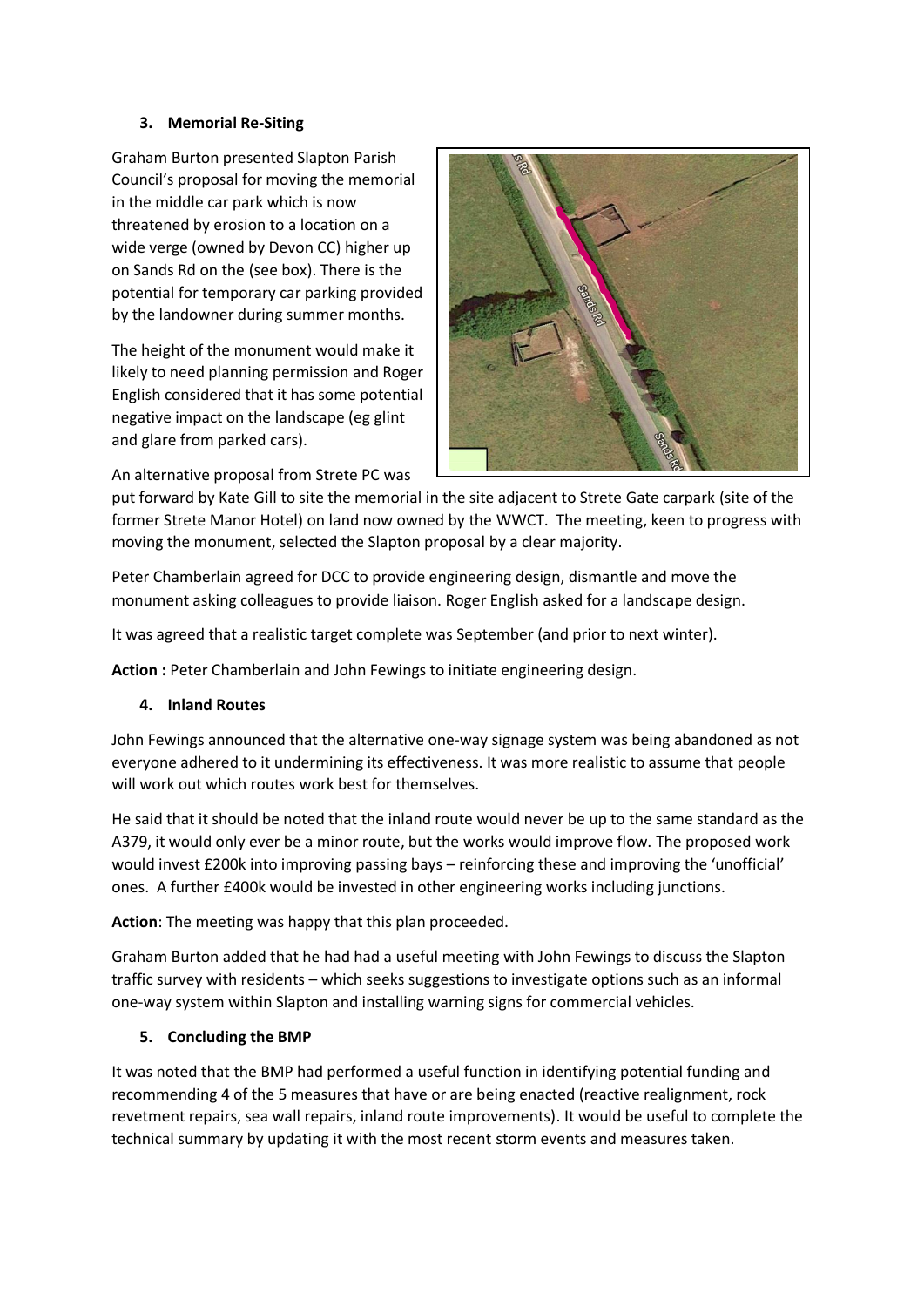It would provide a useful reference document, evidence of all the options considered and a potential basis for further funding. Discussions will take place with the EA, following completion of the strategy, so that the BMP is finalized in an effective manner. It is important that all the findings and recommendations tie up.

**Action** A summary document should be completed Alan/Dan

# **6. Portaloos for Memorial Car Park**

Slapton PC has proposed to pay for a trial of portable toilets in the Memorial Car Park for holiday season times with a plan to enact firstly at Easter.

Note the car park is outside the SSSI but Eamon Crowe said that the toilets should be secured (spiked) in place to prevent overturning and spillage.

Permission would be required from SHDC contact: Emma Widdecombe Senior Specialist (Environmental Services).

**Action**: Dan Field to contact Emma in the first instance.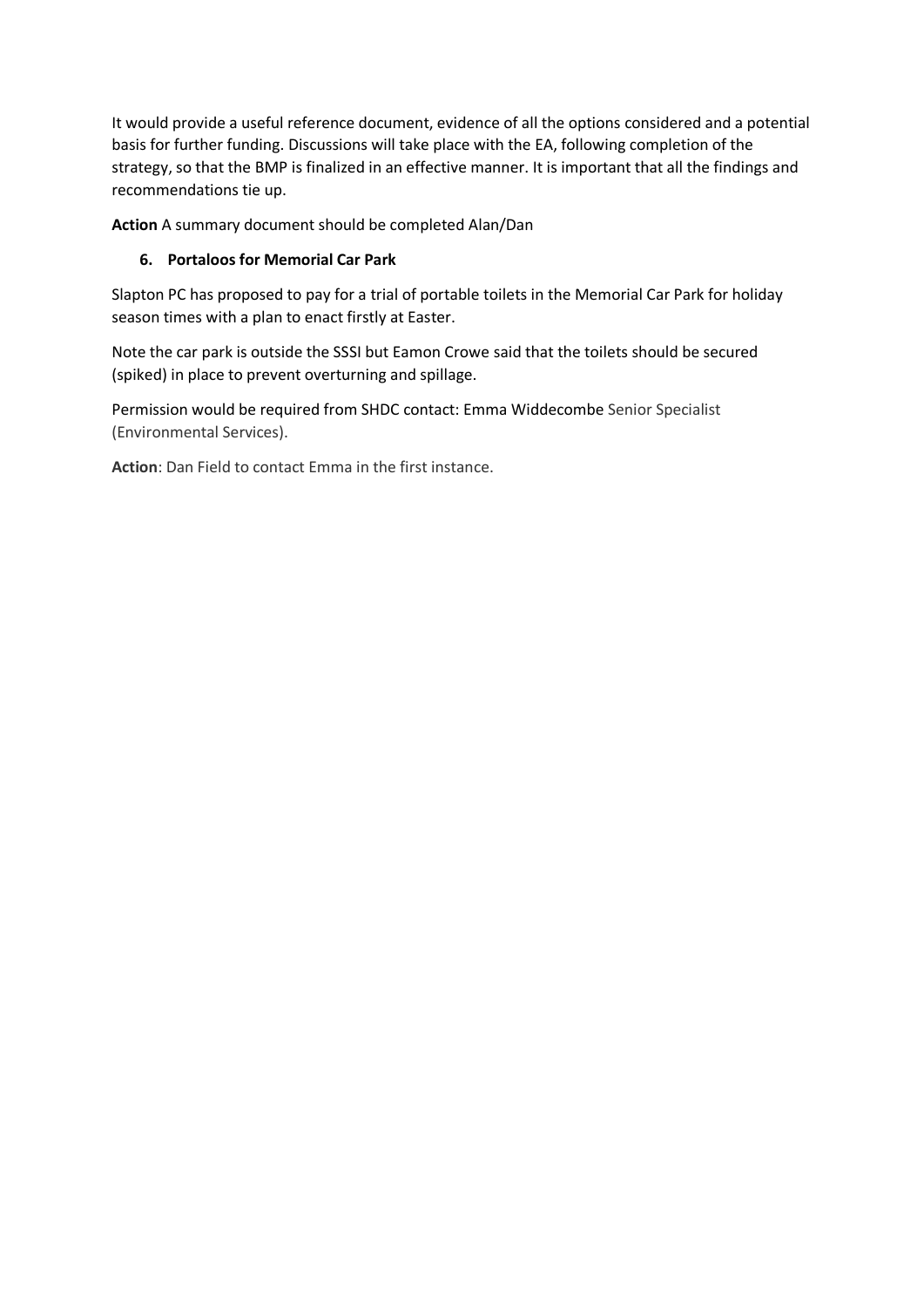## **APPENDIX**

## **Slapton Line Partnership 2019 Strategy Update - Draft Discussion Document**

## **1. Previous Strategy (from 2006)**

In early 2001 an easterly storm caused extensive damage to the A379 road just north of the Sands Rd junction to Slapton village. As a result of this the road was retreated up to 20m inland over a 300m section. An extensive assessment of the coastal conditions and future management options was commissioned from consultants Scott Wilson which in 2006<sup>2</sup> recommended that:

The road should continue to be maintained by a combination of:

- Proactive realignment of the road north of the junction of the A379 and the road to Slapton village (the Partnership agreed to reactive realignment throughout and implemented preemptive planning permission and Environmental Impact Assessments on these designated sections either side of the retreated section)
- Reactive realignment of the road at any other location.
- Localised movement of shingle to provide temporary protection to short lengths of the road.

A number of other measures were advised:

- Regular surveys to monitor the beach and the ecology of the shingle barrier and Ley.
- Local residents and businesses should be informed of the objectives and encouraged to undertake adaptive measures in anticipation of the eventual long-term closure of the road.
- The key principles of the Management Policy should be incorporated into other local plans such as the Local Development Framework, the Devon Local Transport Plan and the Shoreline Management Plan.
- The Slapton Line Partnership should periodically review the management policy.
- When it becomes apparent that maintaining the road link is no longer sustainable (either in part or in whole), then the road should be closed and the measures developed in the adaptation plan for road abandonment should be put into being.
- Existing defences at the (middle) car park should not be maintained or improved. New defences should not be built and the edge of the car park should be allowed to erode. Some minor works may be undertaken to improve the visual aspect of this area.
- The existing defences to the road at Torcross should remain, but not be enhanced.

For Slapton Line Partnership

1

<http://www.slaptonline.org/library/download.php?id=84&search=study&area=All&page=1>Conclusions Section 2.11 onwards

<sup>&</sup>lt;sup>2</sup>Slapton Coastal Zone Management Main Study Volume 4: Executive Summary Prepared by Scott Wilson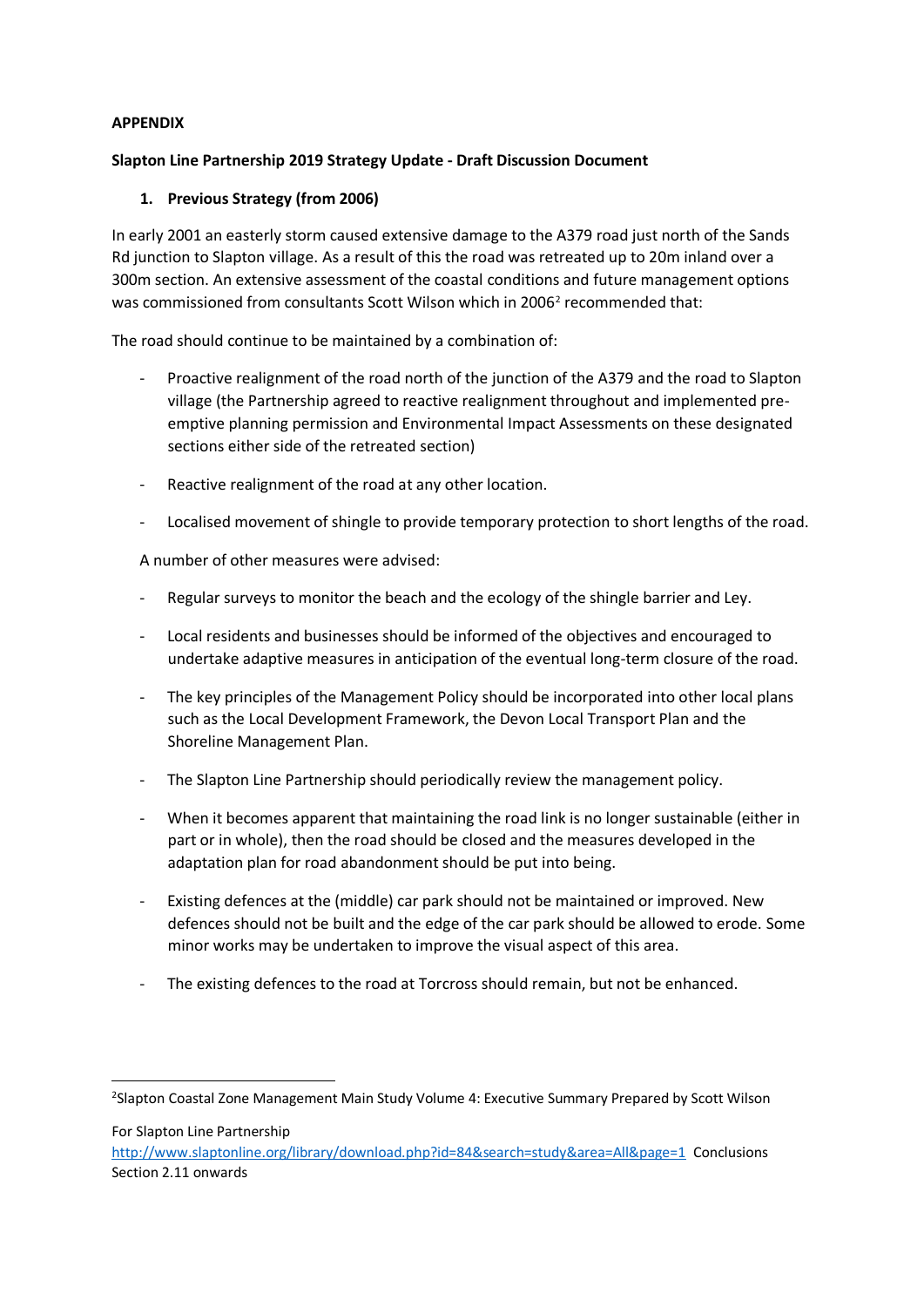## **2. Beach Management Plan**

Since 2001 the beach has continued to erode, lowering the protective effect of shingle beach levels, increasing the vulnerability of the road and resulting in the potential need for increased reactive engineering works to maintain the road.

Following a series of south-westerly storm events in early 2014, the largest of which caused increasing levels of damage to the Torcross sea defences<sup>3</sup>, the SLP took the decision to commission a Beach Management Plan (BMP). The purpose of this was to review the current management policy and identify what activities could be undertaken to reduce flood and coastal risk over the next 20 years. The BMP also looked at what funding routes may be available to support any management activities.

Key conclusions from the study were that:

- From the interventions examined in the BMP only two were feasible and fundable (from national flood funding sources) for the Slapton Line<sup>4</sup>, viz:
	- o Maintaining the integrity of sea wall defences going north from Torcross : the main sea wall (owned, maintained and funded directly by the Environment Agency), 2 concrete sections over 100 years old approx. 60 m in length – (both now repaired with sheet piling), and a section of rock revetment partially denuded by movement approx. 750m
	- $\circ$  Reactive realignment of the road where possible with pre-emptive planning permission (pro-active realignment would not get funded as it would be difficult to demonstrate that a particular location is at risk more than any other chosen section)
- Significant shingle movements were ruled out as the analysis concluded they would provide reliable protection (a pre-requisite for funding is a degree of certainty of protection resulting) only if used together with groyne structures, making them unaffordable within the funding available and creating long-term maintenance issues.
- There could be up to a maximum of £1.7 million available through the Environment Agency's FDGiA funding route which would support some measures (based on two fundable elements: linking to Torcross flooding and the commercial damage that would occur to the area through disruption of tourism-related traffic).

Storm Emma arrived before the BMP was formally signed off by the SLP which meant that there was a need to consolidate the findings.

## **3. Storm Emma Impacts**

1

<sup>&</sup>lt;sup>3</sup> Resulting in the EA extending the depth of the sheet piling on the Torcross main sea defence from 6m to 12m and DCC/SHDC repairing an ageing section of concrete sea wall directly north of Torcross with sheet piling.

<sup>4</sup> Options Appraisal Report CH2M Jacobs for SLP - Section 4.1 Preferred Options – With Current FCERM‐GiA Funding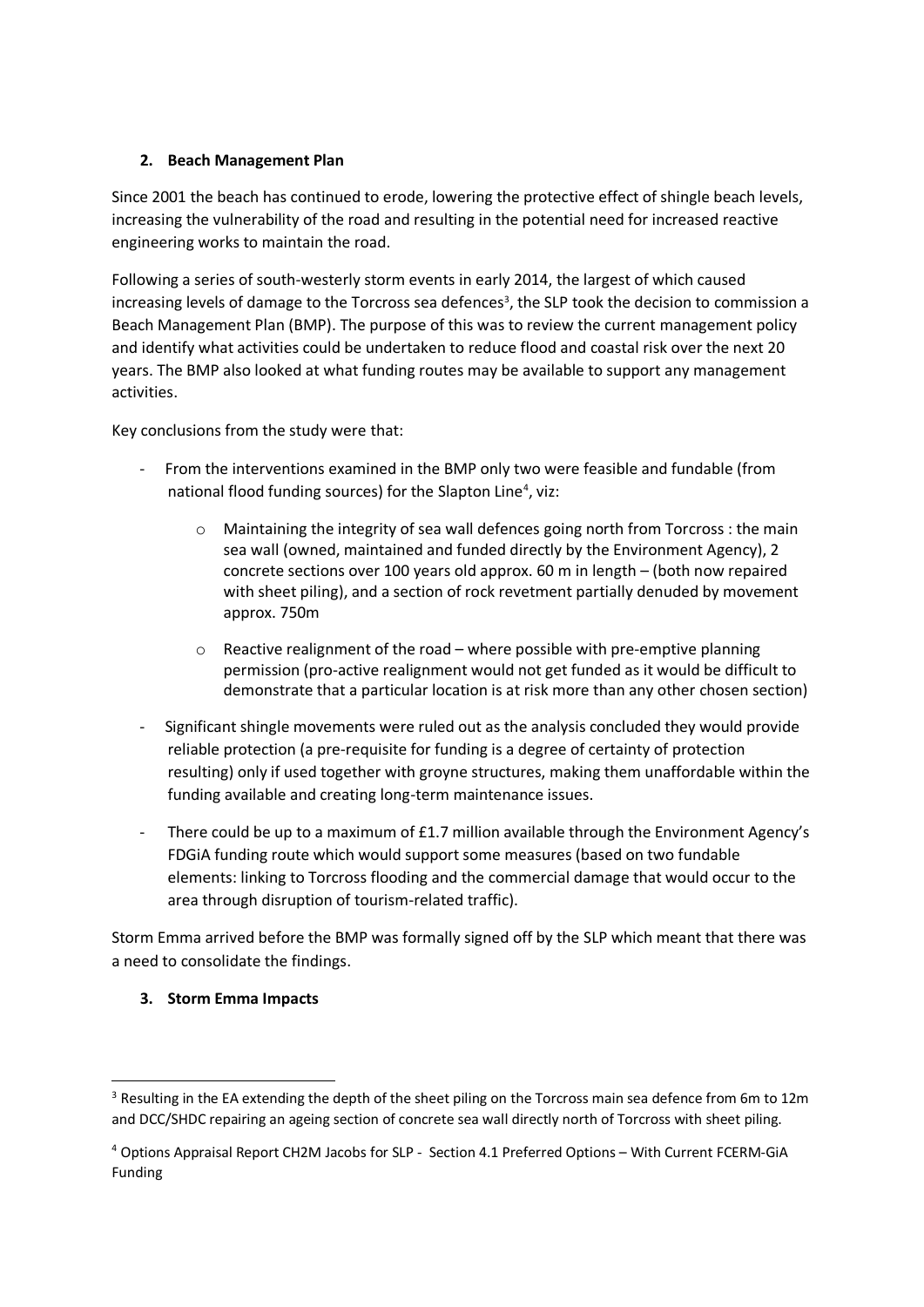In March 2018 Storm Emma caused significant damage to the A379. Easterly waves caused erosion of the shingle beach and large volumes of shingle to be removed from the northern section. This loss of material resulted in the adjacent A379 being damaged in two sections; north and south of the length retreated in 2001 (as anticipated in the Scott Wilson report).

An emergency request to the Department of Transport secured funding (outside of normal flood management funding) of £2.5m enabling the road to be retreated (along with other, related, resilience and adaptation measures).

Following Storm Emma it was evident that, where the road wasn't damaged, the shingle beachhead had retreated closer to the road along the length of the line. As a result a **vulnerability assessment** was commissioned to both quantify this retreat and assess the likely consequence of further damage following a similar storm event.

The assessment involved the line being broken into 50m sections with each being classified as being "highly vulnerable", "vulnerable" or "less vulnerable". This classification was primarily based upon assessing the available landward space to potentially retreat the road, and the beach-head buffer seaward of the road<sup>5</sup>.

Further information on the assessment methodology is provided within the extracts from the vulnerability assessment in the Appendix.

Ecological information along the full length of Slapton Line was gathered prior to Storm Emma and, subsequently, updated and carefully reviewed when preparing the plans for the realignment of the A379. This has enabled areas of sensitivity and constraint (due to their habitat or presence of notable or protected species) to be identified. This information is summarised in the 'Wildlife Report – A379 Between Torcross and Strete Gate' produced in March 2018, as well as in the Environmental Statement which accompanied the planning application for the northern section of the road realignment in June 2018. This information has been taken into account alongside the vulnerability assessment in considering the scope for further retreat of the road.

## **4. Long Term Strategy**

**.** 

The damage caused by Storm Emma resulted in the section of A379 extending between Sands Road and Strete Gate being closed for approximately 7 months.

It was felt that the completion of the A379 repair work represented an appropriate time for the SLP to review the existing Slapton Line coastal zone management policy and agree a coordinated way forward. This is effectively in accordance with the recommendation of the original Scott Wilson report.

With a combination of periodic, powerful, southerly and easterly storms causing the Slapton beach to recede, it is clear that the point beyond which it is practical, economic, or environmentally acceptable to further retreat/repair the road is fast approaching. In the past 18 years two major easterly storms have struck, resulting in significant damage to the road and necessitating retreat of the road in different sections of between 17-20m. In addition, other significant southerly storms have struck, though these have caused damage at the Torcross sea wall end (the southerly storms

 $5$  Plus an indication of the beach health at 4m above sea level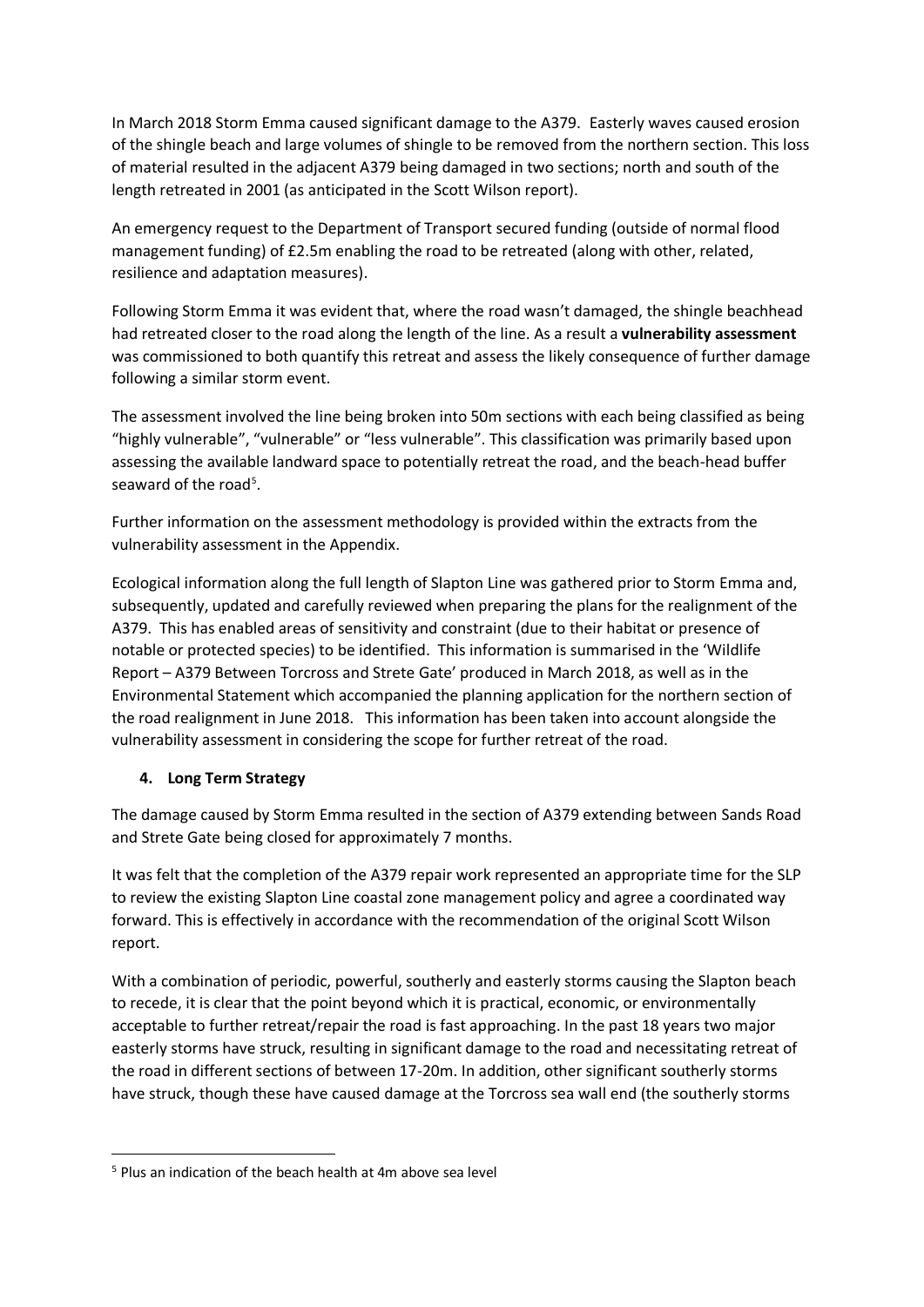tend to have the reverse effect of easterlies, removing shingle from the southern end of the beach, depositing it on the northern end).

The preliminary findings of the vulnerability assessment suggest that any long-term maintenance strategy could address the line in three sections:

- *- Northern;* extending for approximately 1400m between Sands Rd (Ch 2216m) to Strete Gate (Ch 3570m). This section incorporates the 2018 road realignment.
- *- Middle*; extending for approximately 400m between Sands Rd (Ch2216m) junction and to a position just south of the memorial overflow car park (Ch 1816m).
- *-* Southern; extending for approximately 1800m between a position just south of the memorial overflow car park (Ch 1816m) and Torcross slipway Ch 0m).

Sections 4.1 to 4.3 look at each section in further detail and include a draft long-term strategy for each.

## **4.1 Northern Section**

The key observations from the vulnerability assessment include:

- *- Seaward Buffer:* Of the 28 x 50 m sections, 17 are considered as being vulnerable.
- *- Seaward Buffer:* Of the 28 x 50 m sections, 5 are considered highly vulnerable. This frontage includes a section of the realigned 2018 reinstatement.
- *- Landward Retreat:* Both the engineering and environmental constraints suggest that it is no longer viable for the road to be moved back further in this location.

**Suggested Recommendation:** Ongoing routine management and remedial measures (e.g. clearance of shingle), provided that safe use of the current alignment of this length of the A379 can be maintained. Acceptance that significant damage to the road will result in this section being permanently abandoned, with potential implications for the 'A road' status of adjoining sections of the A379. Coastal adaptation strategy to be developed with early community involvement.

#### **4.2 Middle Section**

The key observations from the vulnerability assessment include:

- *- Seaward Buffer:* This frontage experienced the highest amount of erosion during Storm Emma with almost 11m lost within the Memorial Car Park.
- *- Seaward Buffer:* Of the 8 x 50 m sections, 3 are considered as being vulnerable. This includes the location of the existing memorial.
- *- Seaward Buffer:* Of the 8 x 50 m sections, 5 are considered less vulnerable.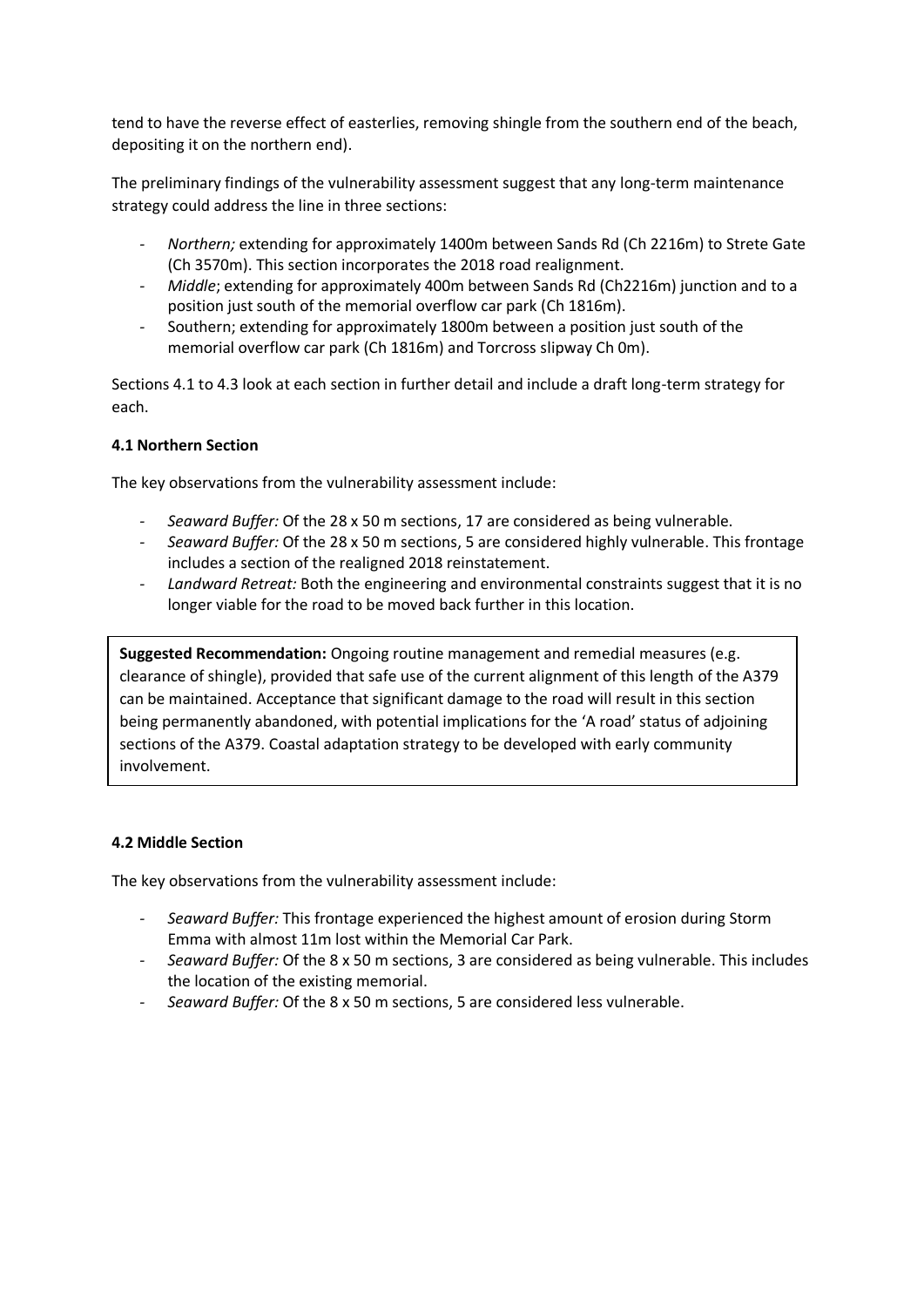*- Landward Retreat:* Compared to the Northern section there would appear to be an increased landward buffer available to facilitate a further realignment within the middle section. However, habitat sensitivity and the occurrence of protected species present a significant challenge to the environmental acceptability of any realignment here.

**Suggested recommendation:** Ongoing routine management and remedial measures (e.g. clearance of shingle), provided that safe use of the current alignment of this length of the A379 can be maintained. Acceptance that, in this location, the primary form of protection will be provided by an ever-diminishing Memorial car park which, at some point, will become unusable and therefore need to be closed by South Hams District Council. Agreement that a parking strategy should be formalized by the SLP to address short, medium and long term issues with possibly the consideration of alternative summer overflow locations. In the interim, there will be no advance planning for any potential realignment of the road given the complexities of likely environmental conflicts.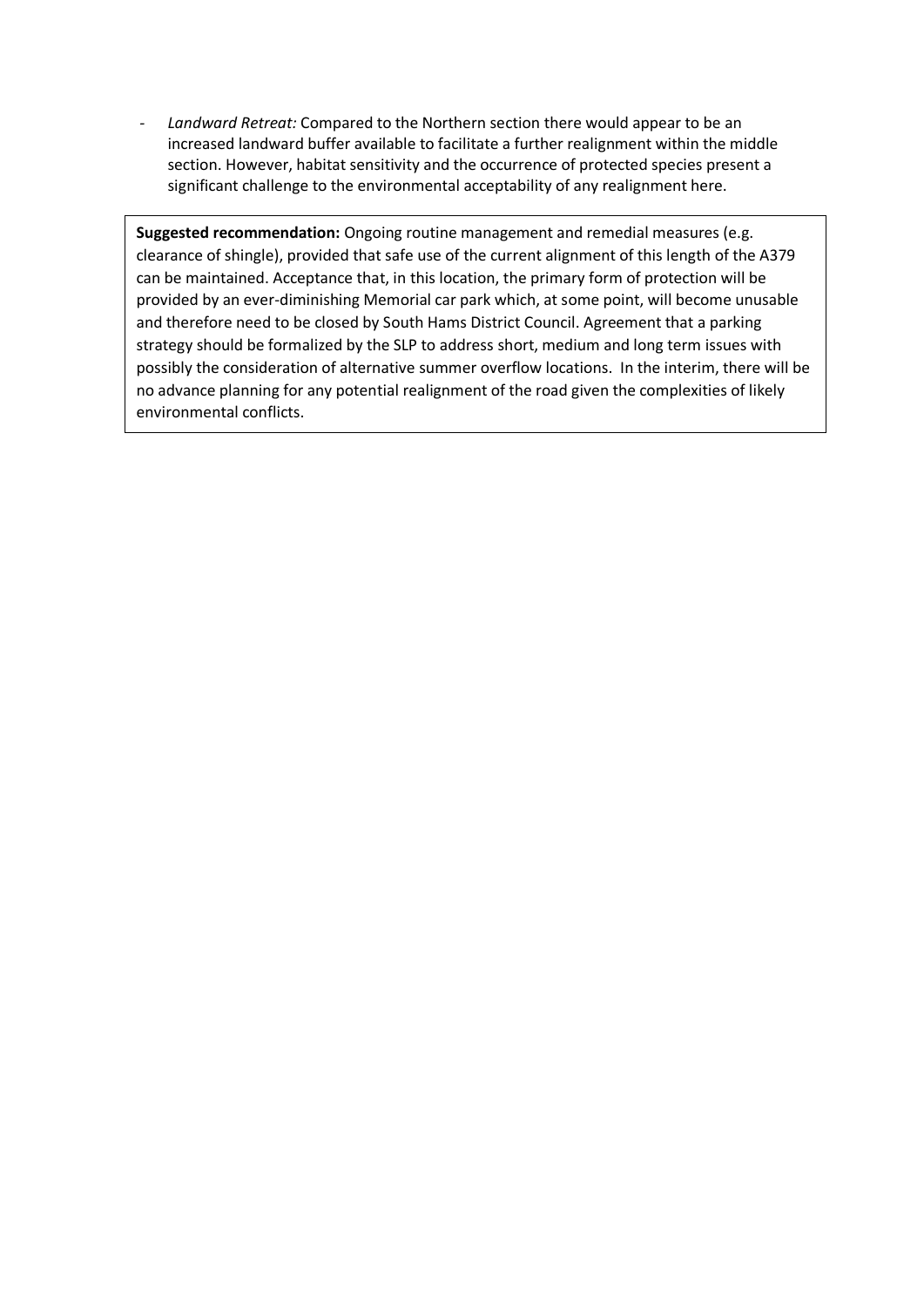## **4.3 Southern Section**

The key observations from the vulnerability assessment include:

- *Seaward Buffer:* This frontage is afforded some degree of protection by historically placed rock armour which extends for approximately 750 metres. The existing rock is variable in both grade and condition and the degree of protection difficult to quantify.
- *Seaward Buffer:* Of the 36 x 50 m sections, 25 are considered as being highly vulnerable. These sections generally correlate with rock armour extent.
- *Seaward Buffer:* Of the 36 x 50 m sections, 11 are considered vulnerable.
- *Landward Retreat:* There would appear to be an opportunity to retreat the road further with buffers measured in excess of 30m. However, further discussion would be required to understand all potential constraints which this approach.

**Suggested recommendation:** In the light of the dilemmas associated with further interventions in this area, no specific recommendation is offered. Instead, the Partnership is asked to consider the most appropriate policy approach**.** 

It is worth noting that that maintenance of the existing rock armour falls in line with current acceptance and is also likely to represent the best case for securing external funding. To maintain short term resilience the Storm Emma emergency funding provided by the Department of Transport has recently been used to support the reconstruction of a 60m section of the seawall, north of Torcross, as well as some rock armour re-stacking. This was a prudent short-term approach requested by SLP.

Despite these measures, the area remains vulnerable to future storm damage, particularly in the event of the beach being denuded, so undermining the limited, existing, defences. On that basis, maintaining the protection of the A379 in the location over the medium to longer term will require the significant upgrading of the sea defences, the realignment of the road, or a combination of the two.

The primary risk with the reliance upon improved sea defences is that this conflicts with environmental objectives and the strategy set out in the current Shoreline Management Plan. Whilst emergency repairs have been allowed, the required upgrading of defences, including the importation of additional rock armour, is unlikely to gain the necessary consent or to be financially viable.

The alternative option of planning for a future re-alignment of the road could, in principle, be achieved. There would appear to be space for some landward retreat and, whilst this would impinge upon designated ecological interests, the sensitivity and protected species constraints are less here than in the other two sections. However, this would require interim works to maintain the existing coastal defences, whilst also hoping for future emergency funding to implement a reactive road realignment. At the same time, the realignment of the road would be likely to impact on the availability of car park spaces at Torcross, with no apparent way in which this visitor impact might be mitigated.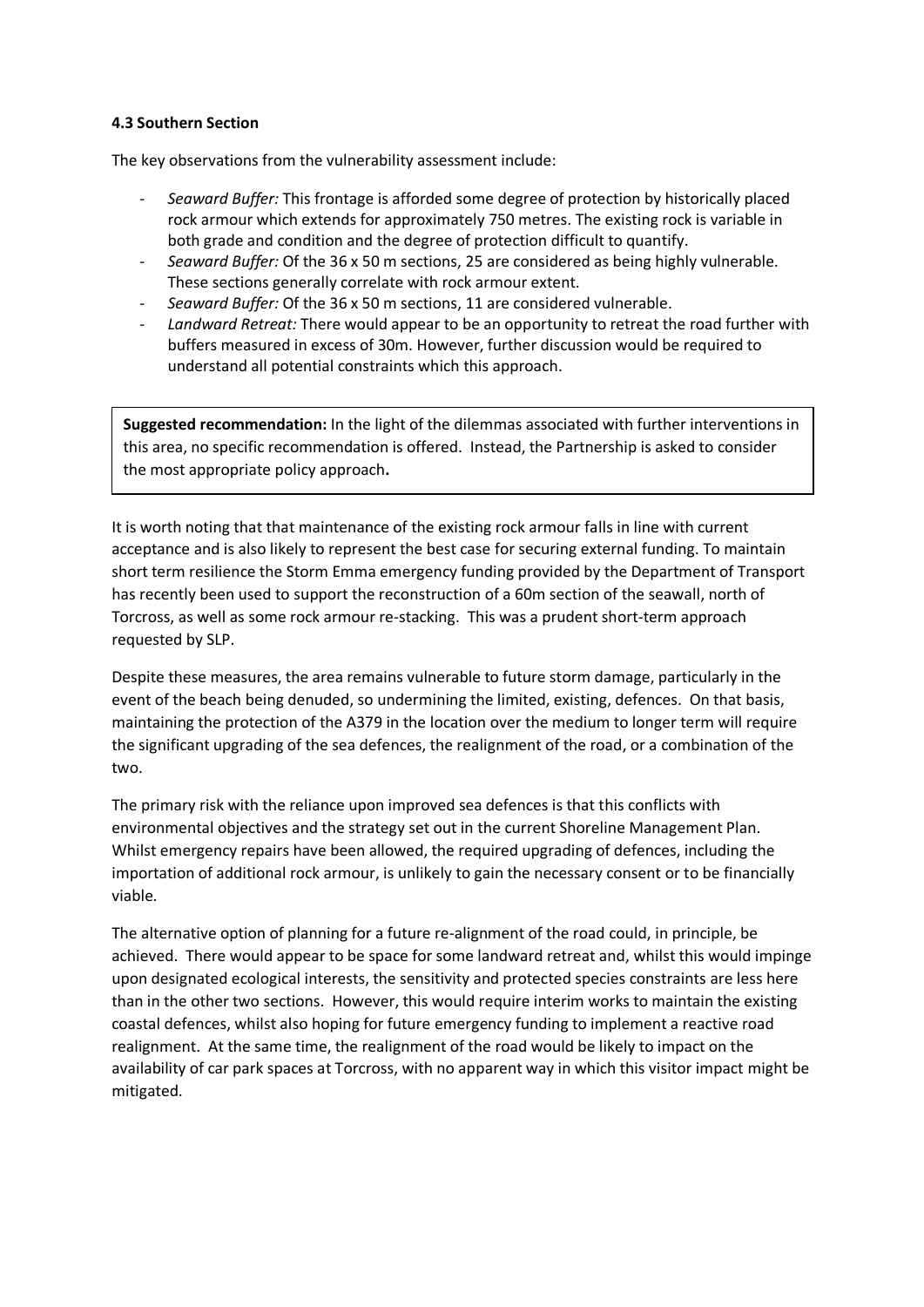## **5. Adaptation**

Permanent failure of any section will cause increased journey times and local congestion, with particular pinch points including Slapton and Strete.

Adaptation will need to remain a common theme for inclusion within any future strategy. This strategy should build upon previous work that has been undertaken.

## **Development of adaptation proposals themed** *Slapton Line – Living with a Changing Coast* **with consultation and consisting of:**

#### **i. Consultation and Communications Programme**

(eg) South Devon AONB to work with the community (project funding).

Work to start now to inform and consult about possible future scenarios and adaptation needed in terms of planning for the future.

## **ii. Measures to reduce disruption**

- **a. Progress back road enhancements** in 2019 to address localised safety and congestion issues. [Note: such measures will not change the general character and constraints of these minor lanes.]
- **b. Summary of bus routes responses in the different scenarios**
- **c. Communication** to better inform residents as well as visitors about which routes to use and how best to access the area.
- **d. Encouragement of car-sharing** eg creation of Slapton Car Share club supported by Carshare Devon.
- **e. Revision of signage** for temporary and permanent closure.
- **f. Revisiting restrictions on goods vehicle routes**
- **g. Possible additional measures to improve congestion in Slapton village**

With failure of one road section, it is likely that there would still be access to the A379 through Slapton to either the northern or southern section. With ultimate failure of both sections there may be access only to a much-reduced car park (or it may be closed at this point). Should additional traffic measures be considered in Slapton eg one-way traffic loop within Slapton? Would closing the middle car park early to reduce the amount of traffic travelling through Slapton help (notices at Slapton Village – no vehicle access to Slapton beach?). What impact would re-siting of the memorial have?

**h. Improved car parking** – see below

#### **iii. A new Sustainable Tourism vision for the area**

Develop Funding Proposal for creation of a Torcross Destination and the Slapton National Nature Reserve(In conjunction with SHDC and DCC but led by South Devon AONB) including:

## **a. Creation of Recreational Access-for-all Path**

Previous work suggests that Torcross is a popular destination for people with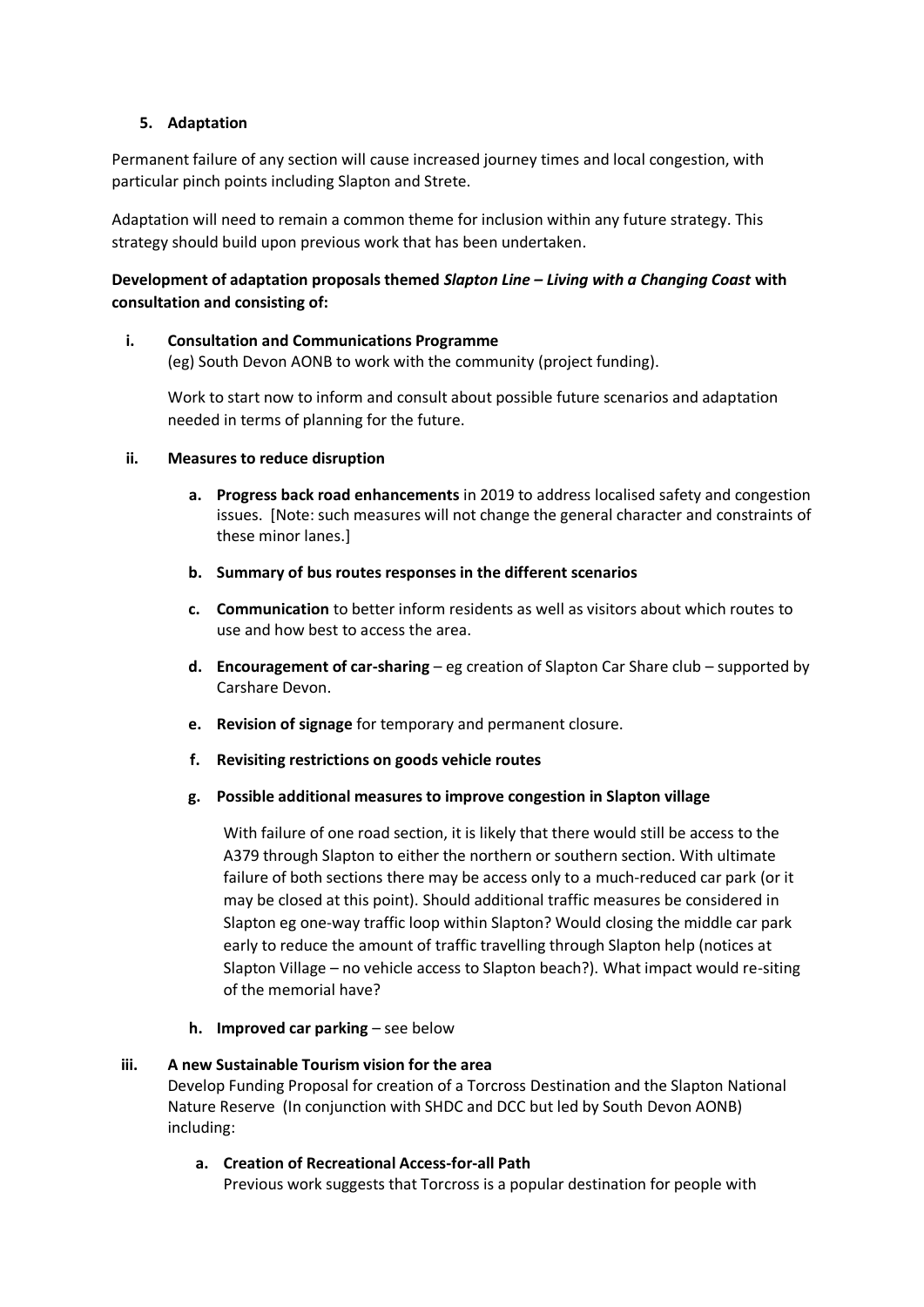mobility issues owing to the flat accessible walkways. The ultimate loss of the complete highway spec road presents an opportunity to provide recreational access to the area with a high-grade path from the remnants of the road. Additional considerations include:

- How to best link where damage has occurred between relict road and where erosion has interrupted this.
- When further damage occurs a strategy for removing displaced road structure and interfacing with the beachhead.

#### **b. Around the Ley footpath**

Re-examine potential for a round-the-Ley path. Revisit idea (and existing landowners) for a route skirting the Nature Reserve.

#### **c. Revamped car parking**

Is there scope for (long-term) additional (summertime temporary) car park space (In the 'lee' of the newly sheet piled section at Torcross) stretching into the nature reserve. Also redesign the road space to create additional parking.

- **i. Memorial Car Park** Some pre-planning for response at the various stages of further erosion. Also needs to take into account re-siting of the memorial.
- ii. **Strete Gate** extend existing parking.
- iii. **Stokeley Farm**  Is there potential additional parking space for Torcross here?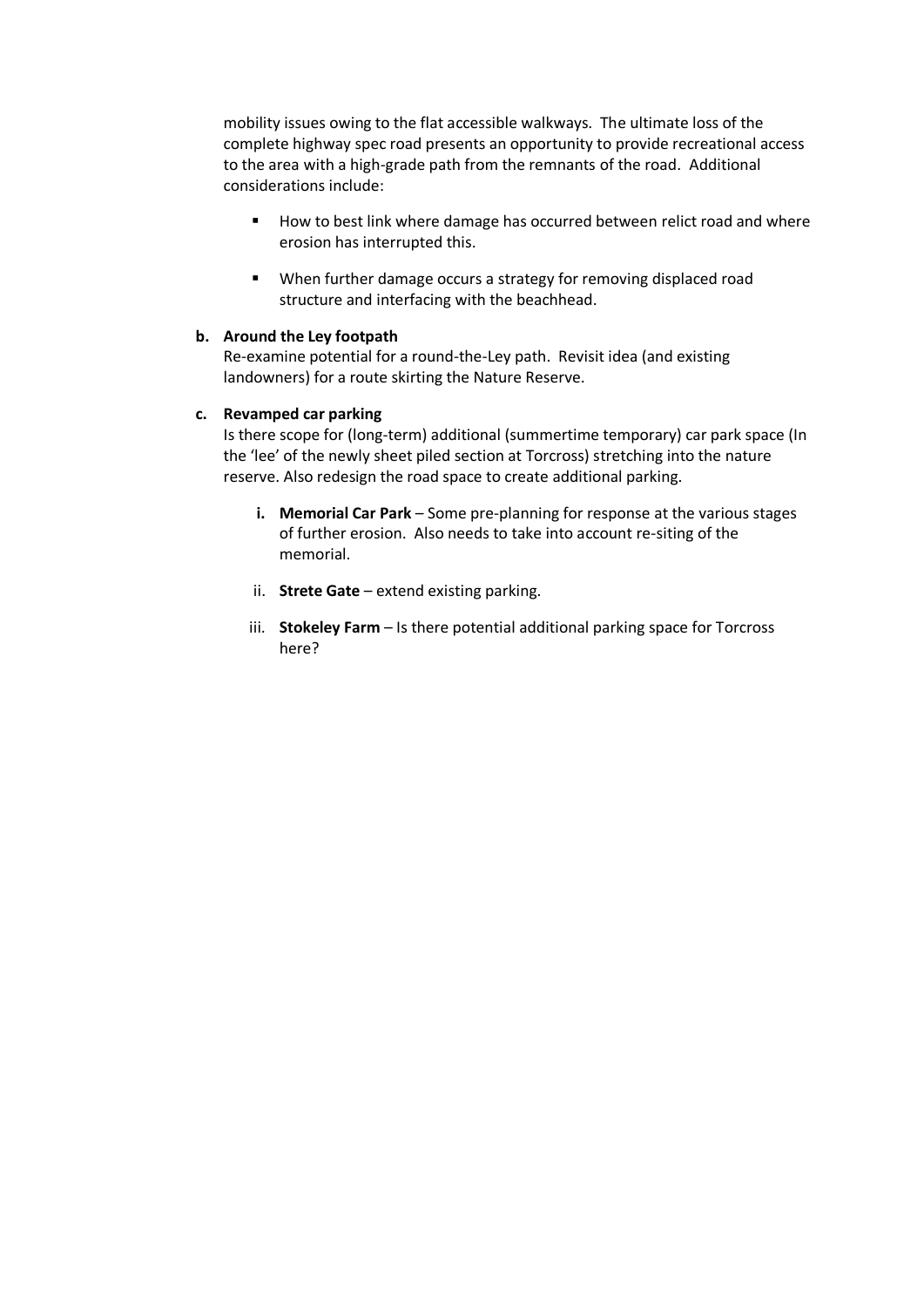|                        | Distances from the back of A379 road                                             |                                                                             |                                                                             |  |
|------------------------|----------------------------------------------------------------------------------|-----------------------------------------------------------------------------|-----------------------------------------------------------------------------|--|
| Vulnerability<br>Level | 4m Landward                                                                      | Vegetation Line                                                             | 4m Seaward                                                                  |  |
| highly<br>vulnerable   | < 18.6m<br>8m road width plus one<br>Storm Emma recession                        | $\leq 10.6$ m<br>One Storm Emma<br>recession                                | < 15.2m<br>One Storm Emma<br>recession                                      |  |
| vulnerable             | $18.6m \leq$ and $\leq 29.2m$<br>8m road width plus two<br>Storm Emma recessions | $10.6m \leq and \leq 21.2m$<br>Between one and two<br>Storm Emma recessions | $15.2m \leq and \leq 30.4m$<br>Between one and two<br>Storm Emma recessions |  |
| less vulnerable        | > 29.2m<br>More than 8m road<br>width and two Storm<br>Emma recessions           | > 21.2m<br>More than two Storm<br>Emma recessions                           | > 30.4m<br>More than two Storm<br>Emma recessions                           |  |

# **Appendix – Extracts from Vulnerability Assessment (CMAR Plymouth University Dec 2018)**

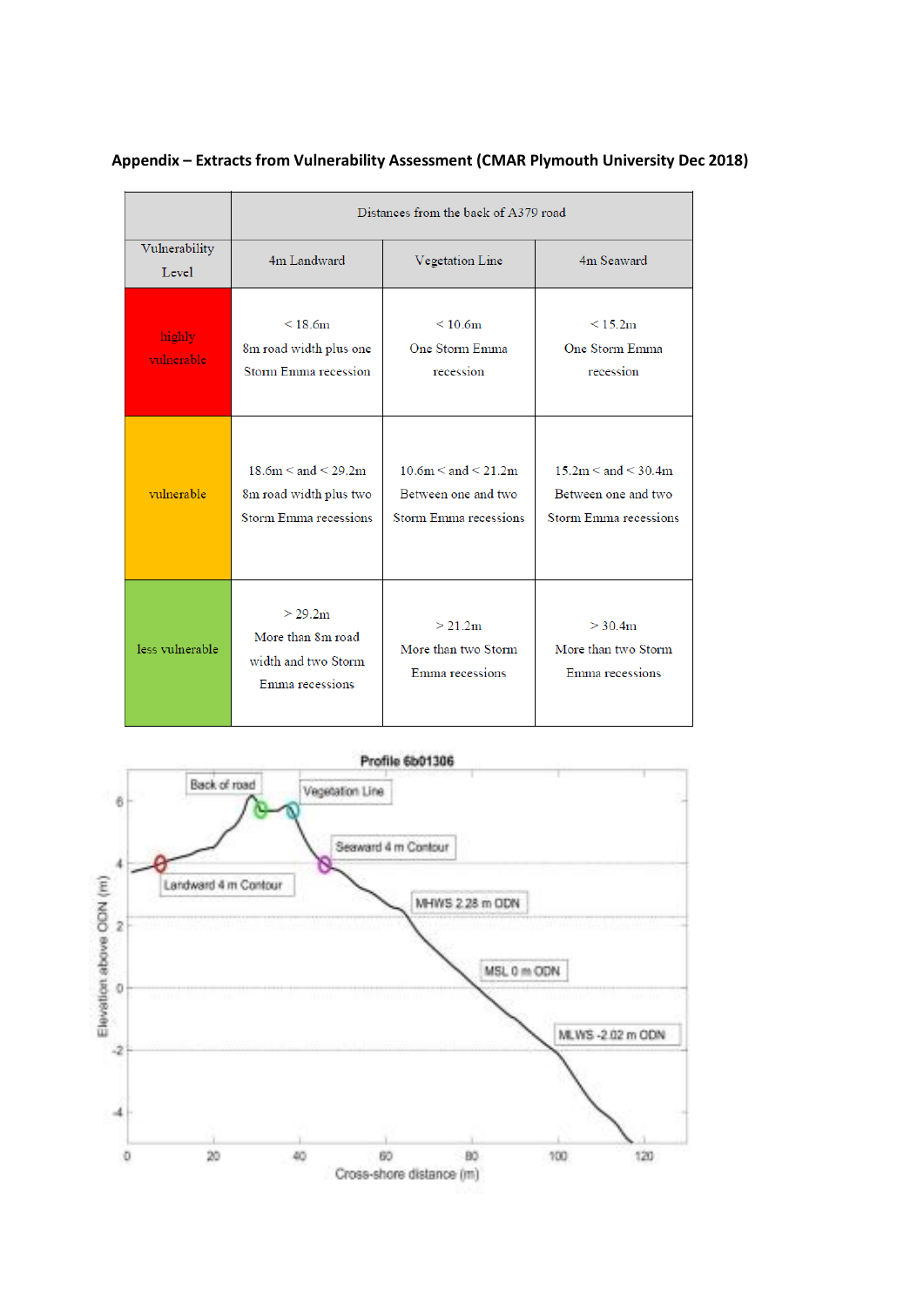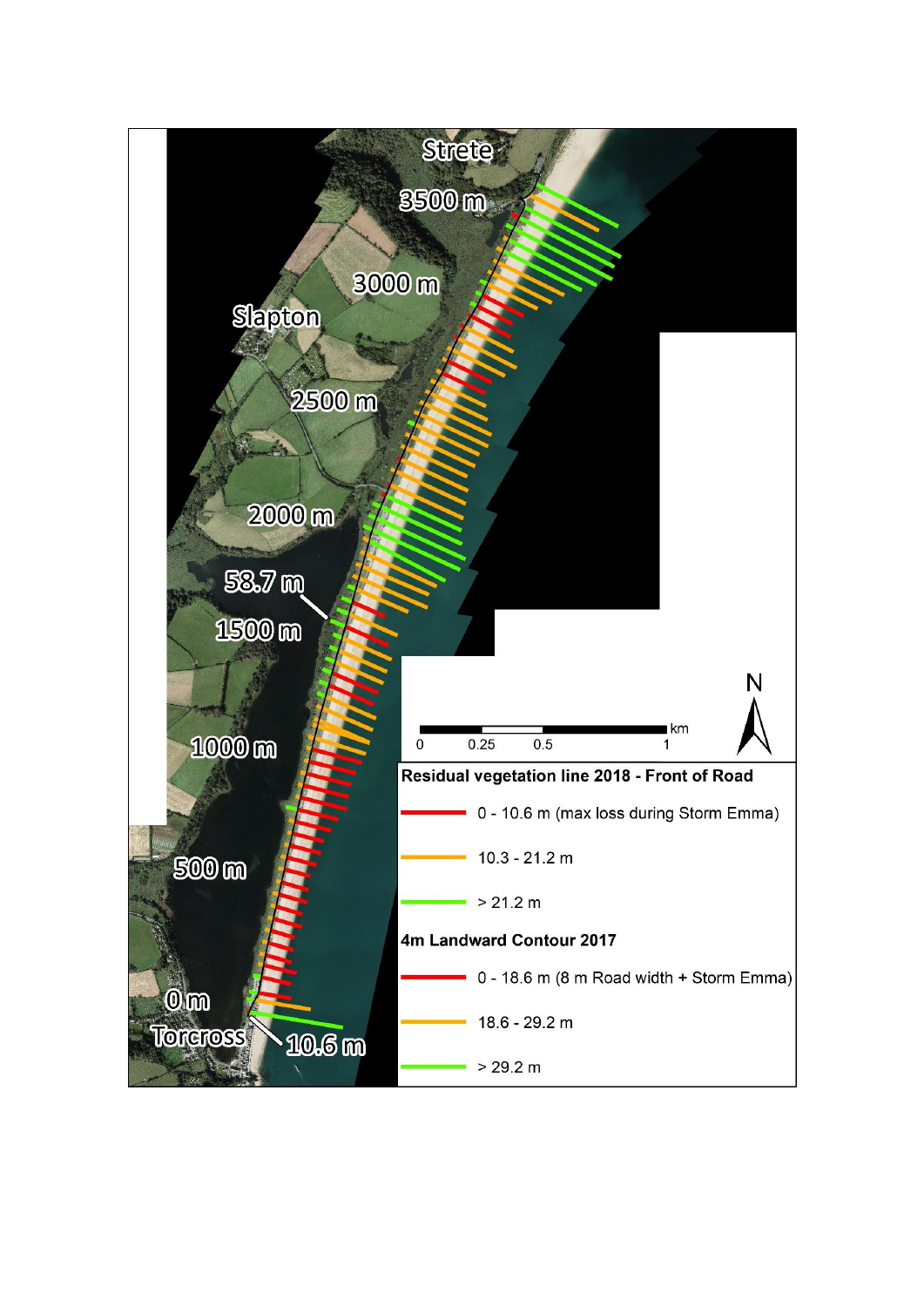# **Vulnerability Table**

| <b>Profile</b> | Chainage<br>(from mid<br>Torcross) | 4m landward<br>contour (edge of<br>Ley to back of road)<br>post road retreat | Vegetation<br><b>Line Seaward</b><br>buffer post<br>Emma<br>May<br>2018 |
|----------------|------------------------------------|------------------------------------------------------------------------------|-------------------------------------------------------------------------|
| PCO6b01243     | 3570                               | N/A                                                                          | 24.46                                                                   |
| PCO6b01244     | 3520                               | N/A                                                                          | 19.46                                                                   |
| PCO6b01245     | 3470                               | N/A                                                                          | 30.03                                                                   |
| PCO6b01246     | 3420                               | 13.32                                                                        | 29.44                                                                   |
| PCO6b01247     | 3370                               | 34.36                                                                        | 30.74                                                                   |
| PCO6b01248     | 3320                               | 21.52                                                                        | 26.86                                                                   |
| PCO6b01249     | 3270                               | 28.85                                                                        | 22.8                                                                    |
| PCO6b01250     | 3219                               | 19.78                                                                        | 18.05                                                                   |
| PCO6b01251     | 3170                               | 21.16                                                                        | 15.26                                                                   |
| PCO6b01252     | 3122                               | 33.41                                                                        | 11.81                                                                   |
| PCO6b01253     | 3072                               | 29.39                                                                        | 8.4                                                                     |
| PCO6b01254     | 3025                               | 29.79                                                                        | 6.11                                                                    |
| PCO6b01255     | 2976                               | 13.85                                                                        | 7.94                                                                    |
| PCO6b01256     | 2925                               | 16.75                                                                        | 11.44                                                                   |
| PCO6b01257     | 2872                               | 15.05                                                                        | 15.06                                                                   |
| PCO6b01258     | 2820                               | 22.34                                                                        | 12.69                                                                   |
| PCO6b01259     | 2771                               | 23.22                                                                        | 9.44                                                                    |
| PCO6b01260     | 2718                               | 25.12                                                                        | 9.04                                                                    |
| PCO6b01261     | 2670                               | 25.19                                                                        | 11.4                                                                    |
| PCO6b01262     | 2622                               | 22.44                                                                        | 14.19                                                                   |
| PCO6b01263     | 2574                               | 20.92                                                                        | 18.06                                                                   |
| PCO6b01264     | 2530                               | 25.12                                                                        | 18.63                                                                   |
| PCO6b01265     | 2480                               | 32.64                                                                        | 16.89                                                                   |
| PCO6b01266     | 2430                               | 22.77                                                                        | 17.05                                                                   |
| PCO6b01267     | 2378                               | 19.36                                                                        | 15.97                                                                   |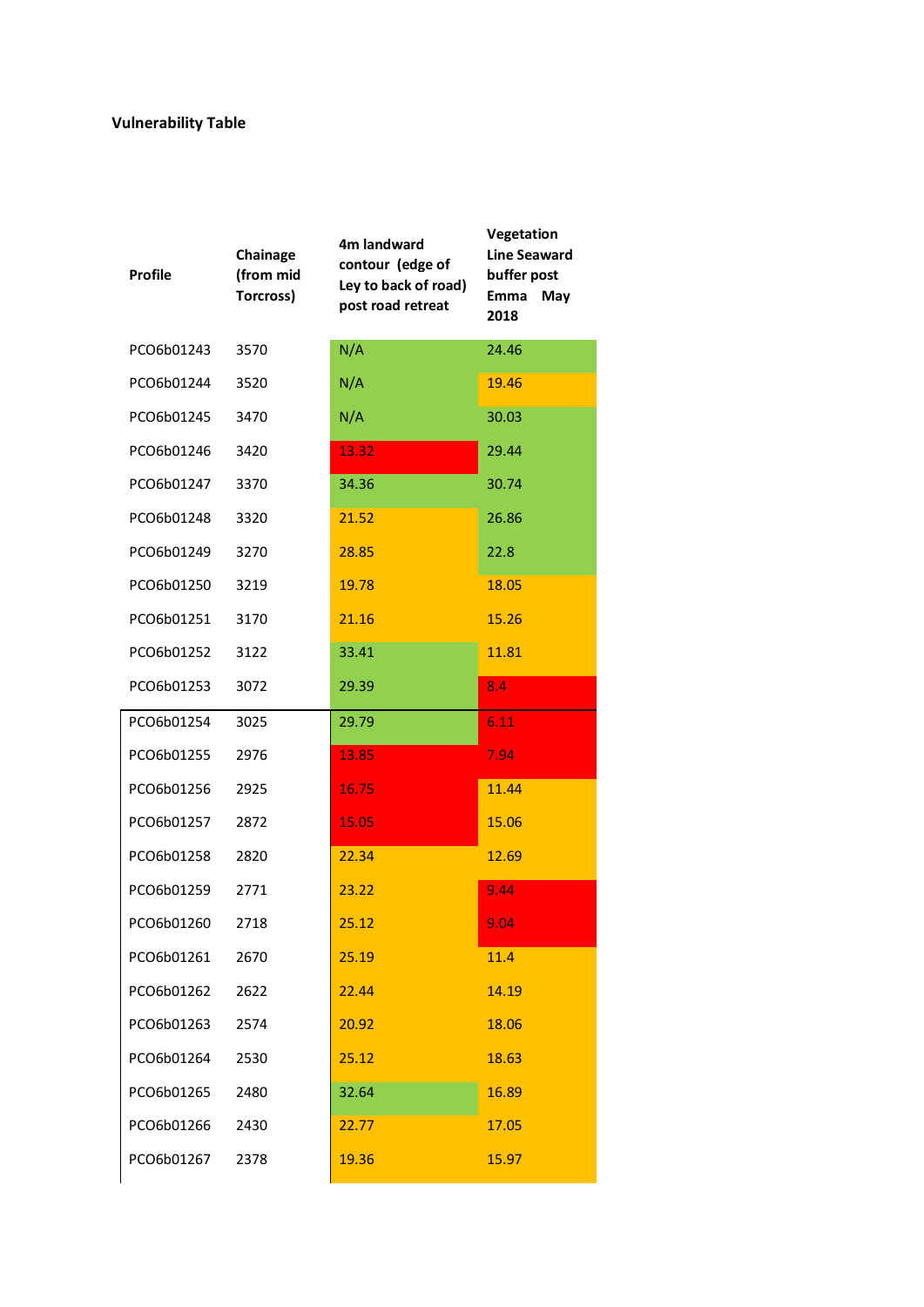| PCO6b01268 | 2328 | 15.45 | 18.11 |
|------------|------|-------|-------|
| PCO6b01269 | 2275 | 21.71 | 19.06 |
| PCO6b01270 | 2216 | 12.07 | 20.26 |
| PCO6b01271 | 2168 | 18.09 | 21.29 |
| PCO6b01272 | 2118 | 36.26 | 23.29 |
| PCO6b01273 | 2068 | 33.05 | 26.34 |
| PCO6b01274 | 2020 | 39.62 | 25.82 |
| PCO6b01275 | 1972 | 28.03 | 22.19 |
| PCO6b01276 | 1918 | 23.26 | 19.4  |
| PCO6b01277 | 1865 | 27.24 | 17.51 |
| PCO6b01278 | 1816 | 27.07 | 18.34 |
| PCO6b01279 | 1769 | 36.97 | 12.13 |
| PCO6b01280 | 1715 | 47.97 | 4.91  |
| PCO6b01281 | 1664 | 51.97 | 10.7  |
| PCO6b01282 | 1611 | 58.71 | 8.64  |
| PCO6b01283 | 1564 | 39.92 | 11.08 |
| PCO6b01284 | 1510 | 40.56 | 10.67 |
| PCO6b01285 | 1461 | 43.5  | 10.61 |
| PCO6b01286 | 1415 | 42.5  | 9.76  |
| PCO6b01287 | 1364 | 41.13 | 9.41  |
| PCO6b01288 | 1317 | 37.38 | 11.44 |
| PCO6b01289 | 1268 | 25.94 | 11.53 |
| PCO6b01290 | 1215 | 20.79 | 11.38 |
| PCO6b01291 | 1193 | 19.91 | 11.36 |
| PCO6b01292 | 1142 | 26.53 | 10.91 |
| PCO6b01293 | 1096 | 21.84 | 10.34 |
| PCO6b01294 | 1045 | 20.78 | 9.09  |
| PCO6b01295 | 995  | 23.33 | 8.37  |
| PCO6b01296 | 945  | 21.76 | 8.56  |
| PCO6b01297 | 895  | 21.23 | 9.05  |
| PCO6b01298 | 845  | 49.86 | 6.82  |
| PCO6b01299 | 795  | 25.48 | 5.29  |